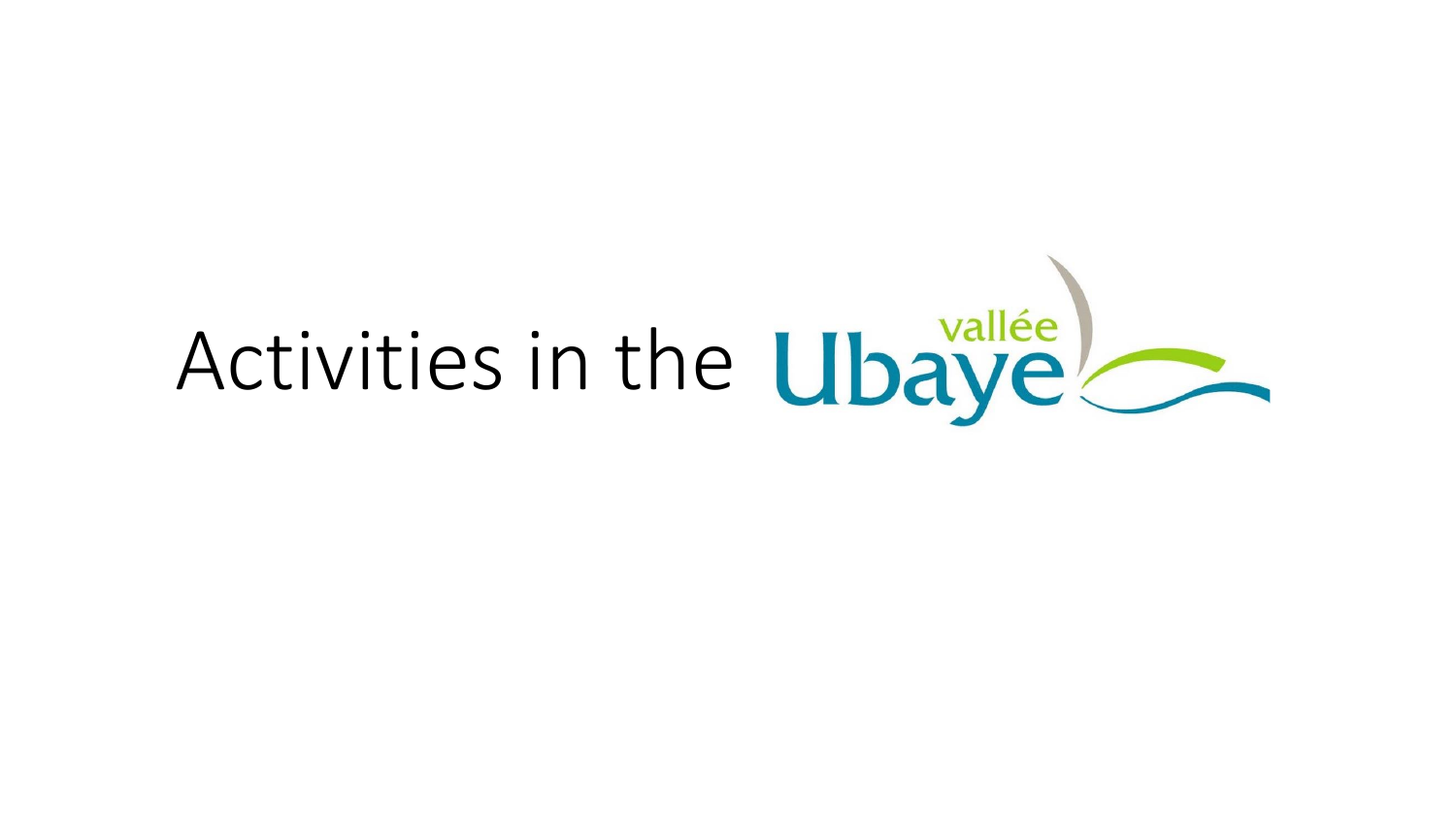# Winter season

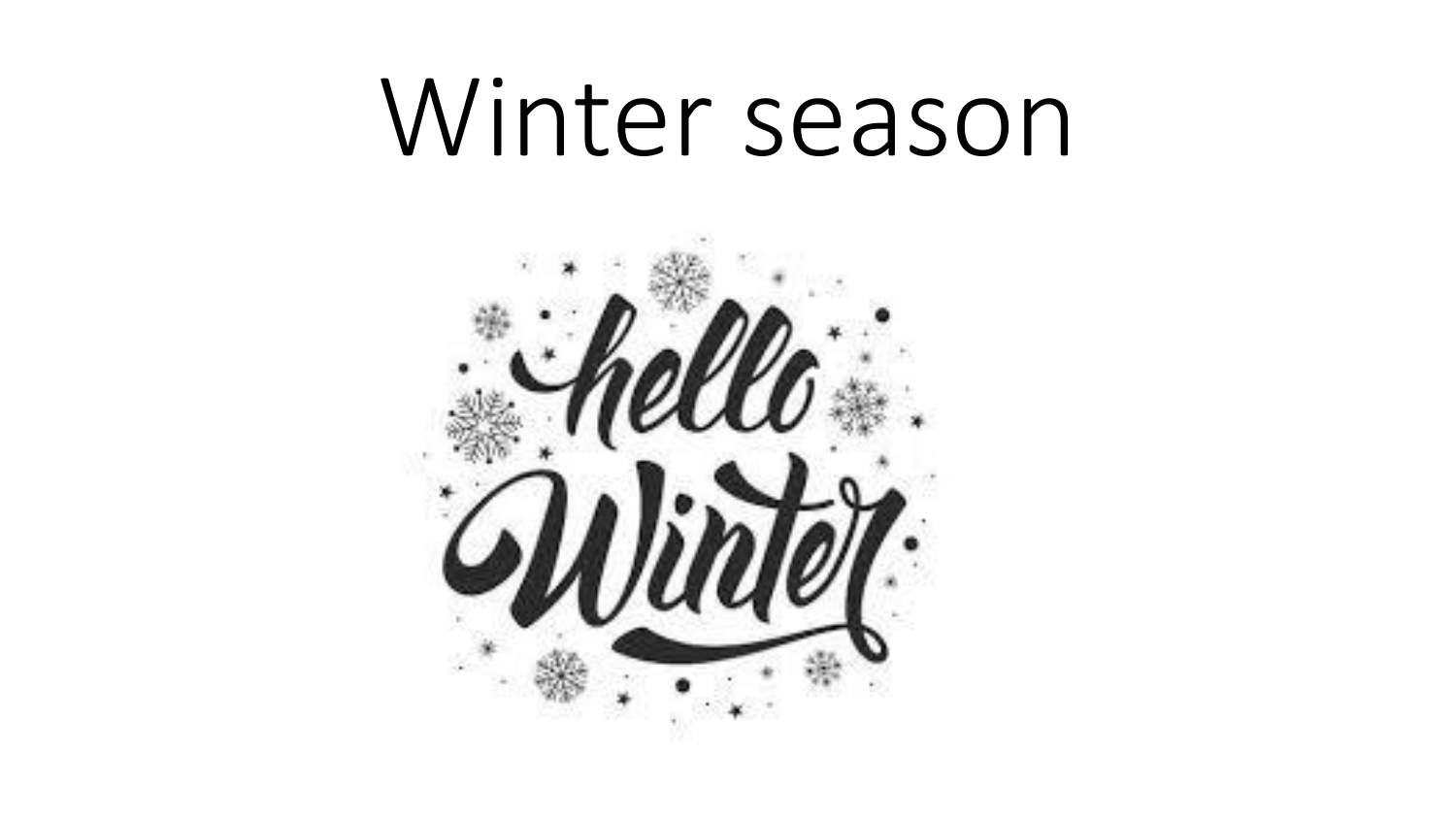#### Ice skating

- Verb: you go ice skating
- Place: You go ice skating in an indoor ice rink/outdoor ice rink
- Equipment/gear: you need ice skates

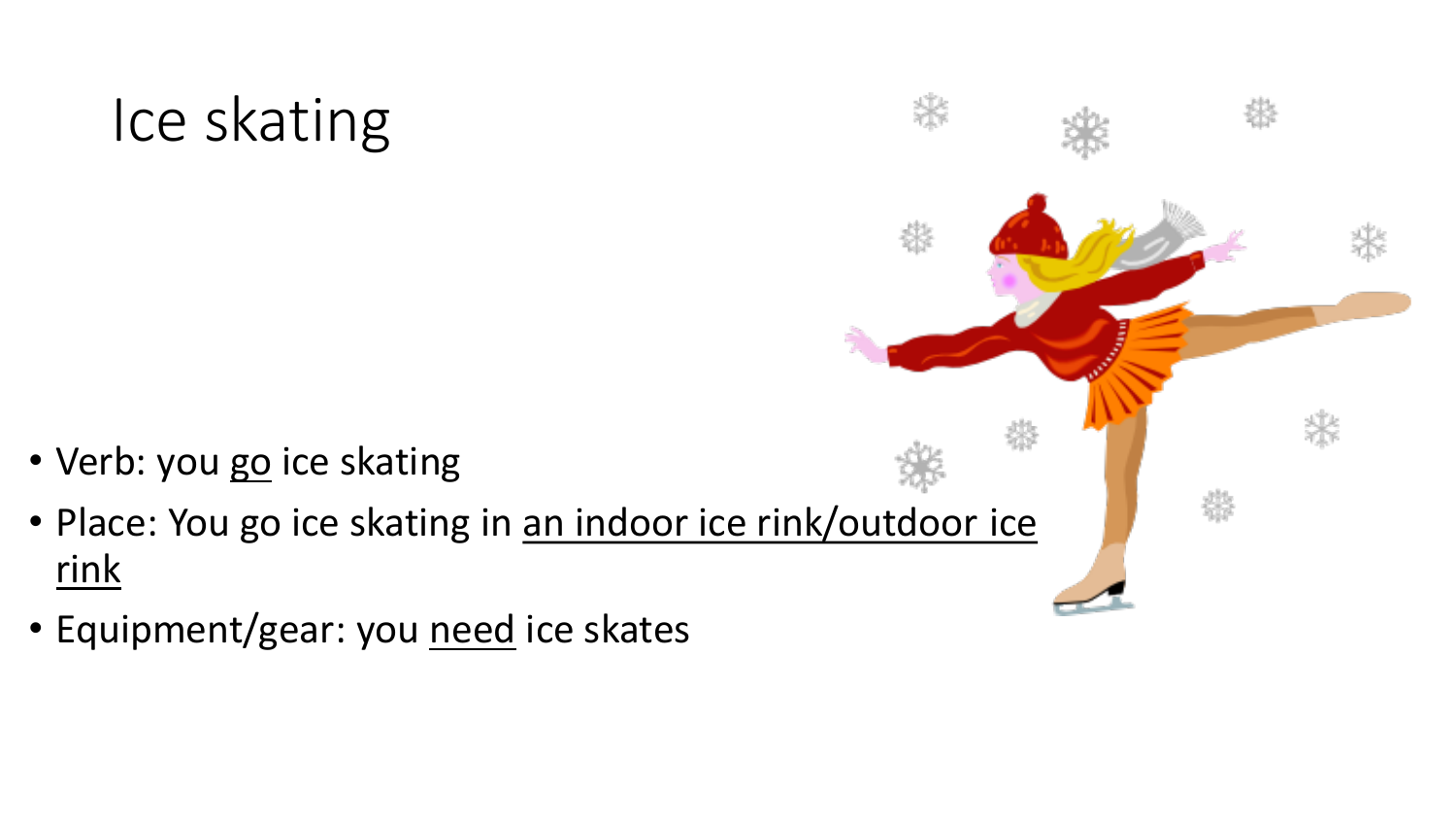## Ice climbing

- Verb You go ice climbing
- Place You go ice climbing on frozen waterfalls, glaciers
- Equipment/gear You need an ice tool, crampons, a helmet and a harness

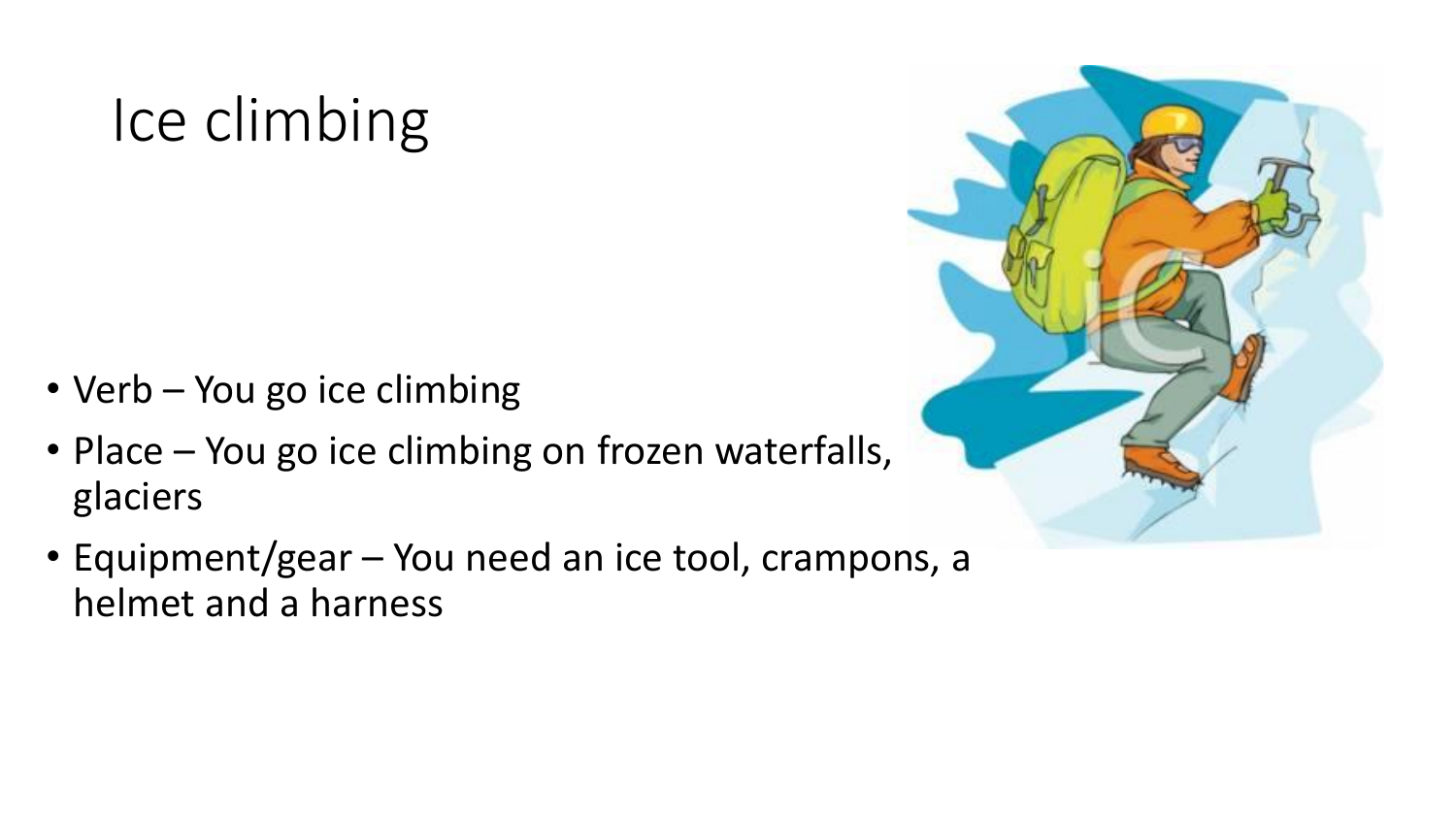## Snowshoeing



- Verb You go snowshoeing
- Place You go ............ on snowshoe trails
- Equipment/gear You ……… snowshoes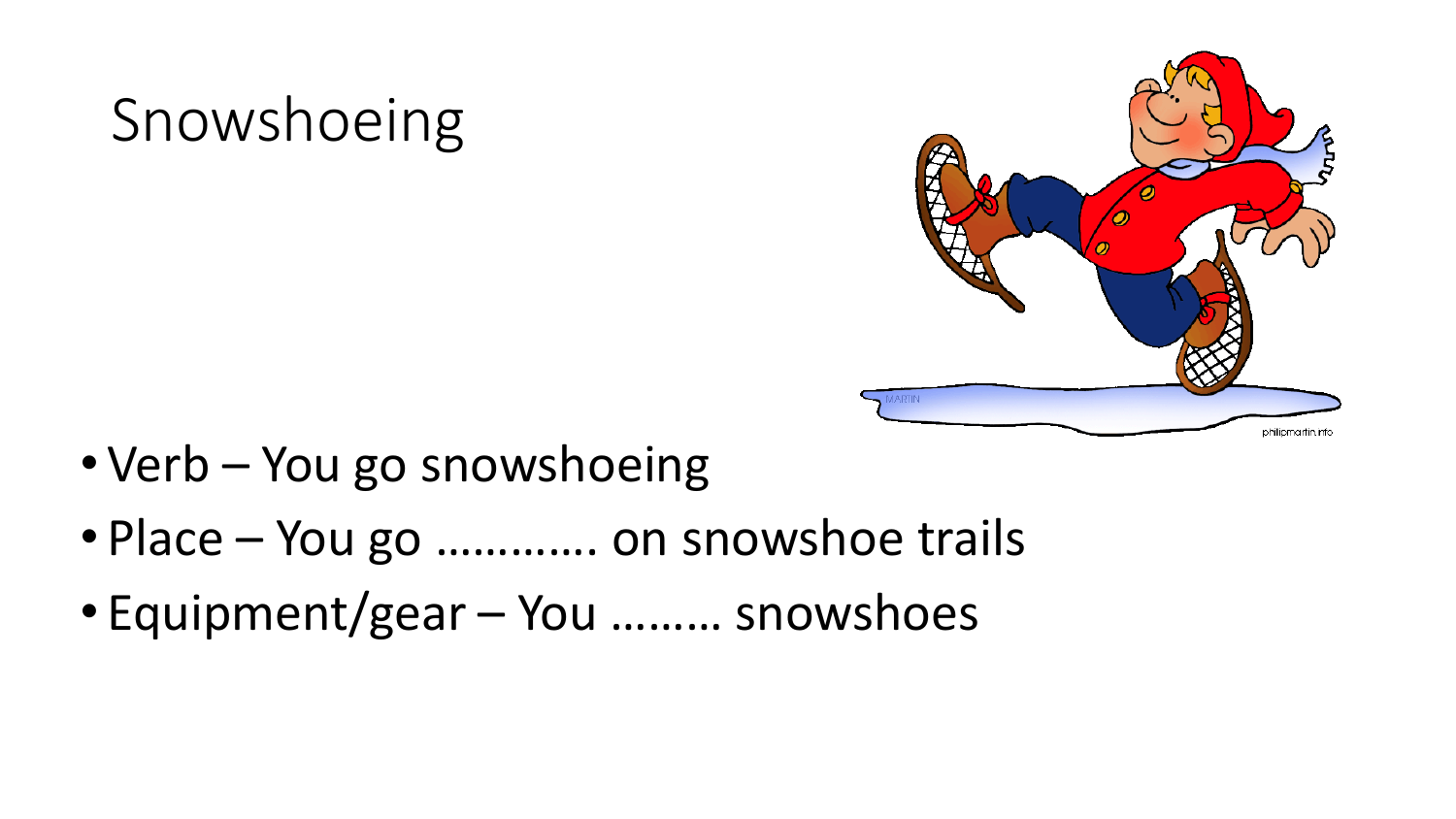

- •Place You ……… in a dog sledding center
- •Equipment/gear You ……………. a dog sled, a musher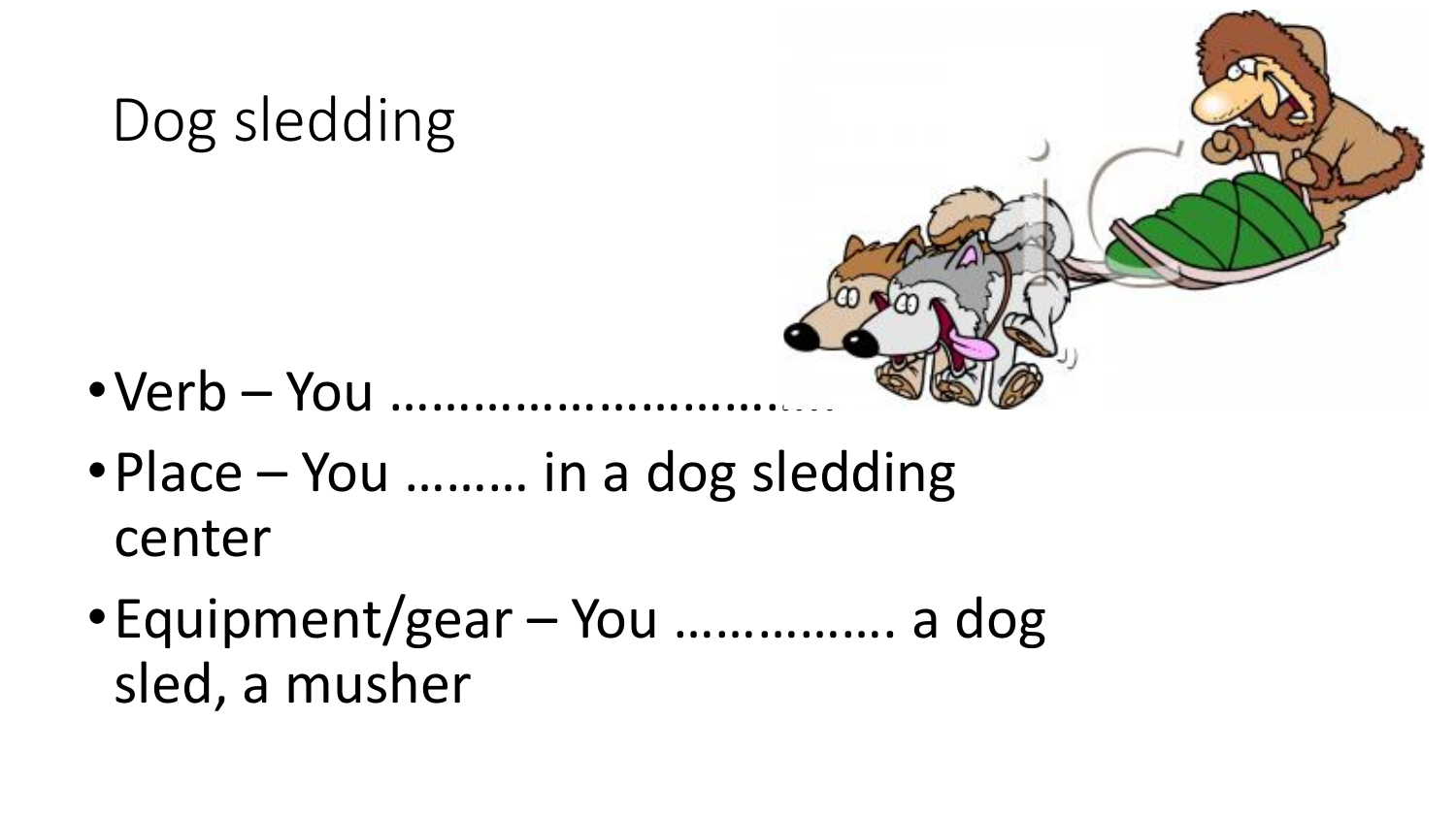### Sledding/sledging

- Verb You ……
- Place You …….. on sledding/sledging trails
- Equipment/gear You …….. a sled/ a sledge

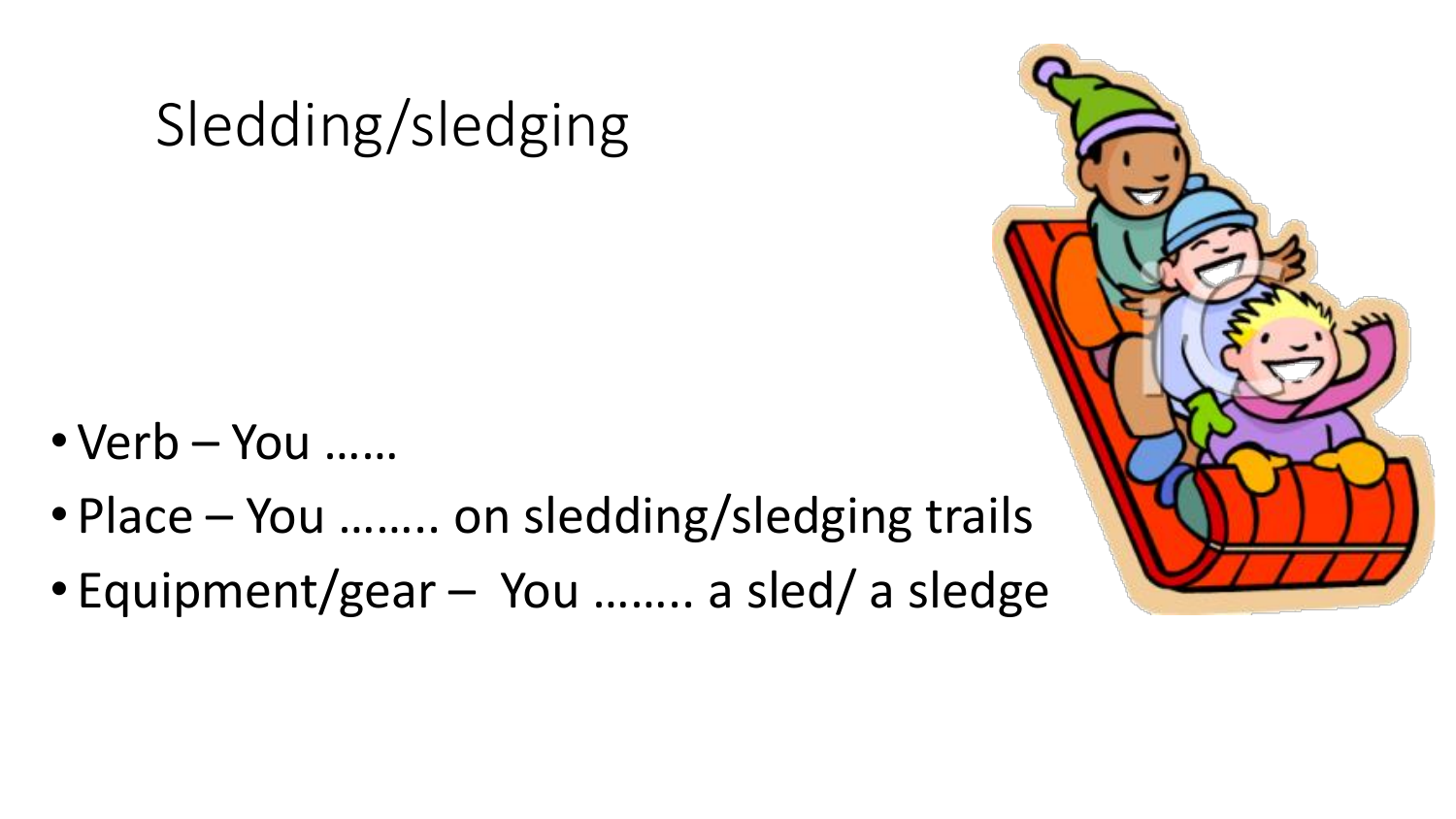# Alpine/downhill skiing

- Verb You ……………….
- Place You ……at a ski resort on a slope/run/piste
- Equipment/gear: You ……skis, poles/sticks, ski boots

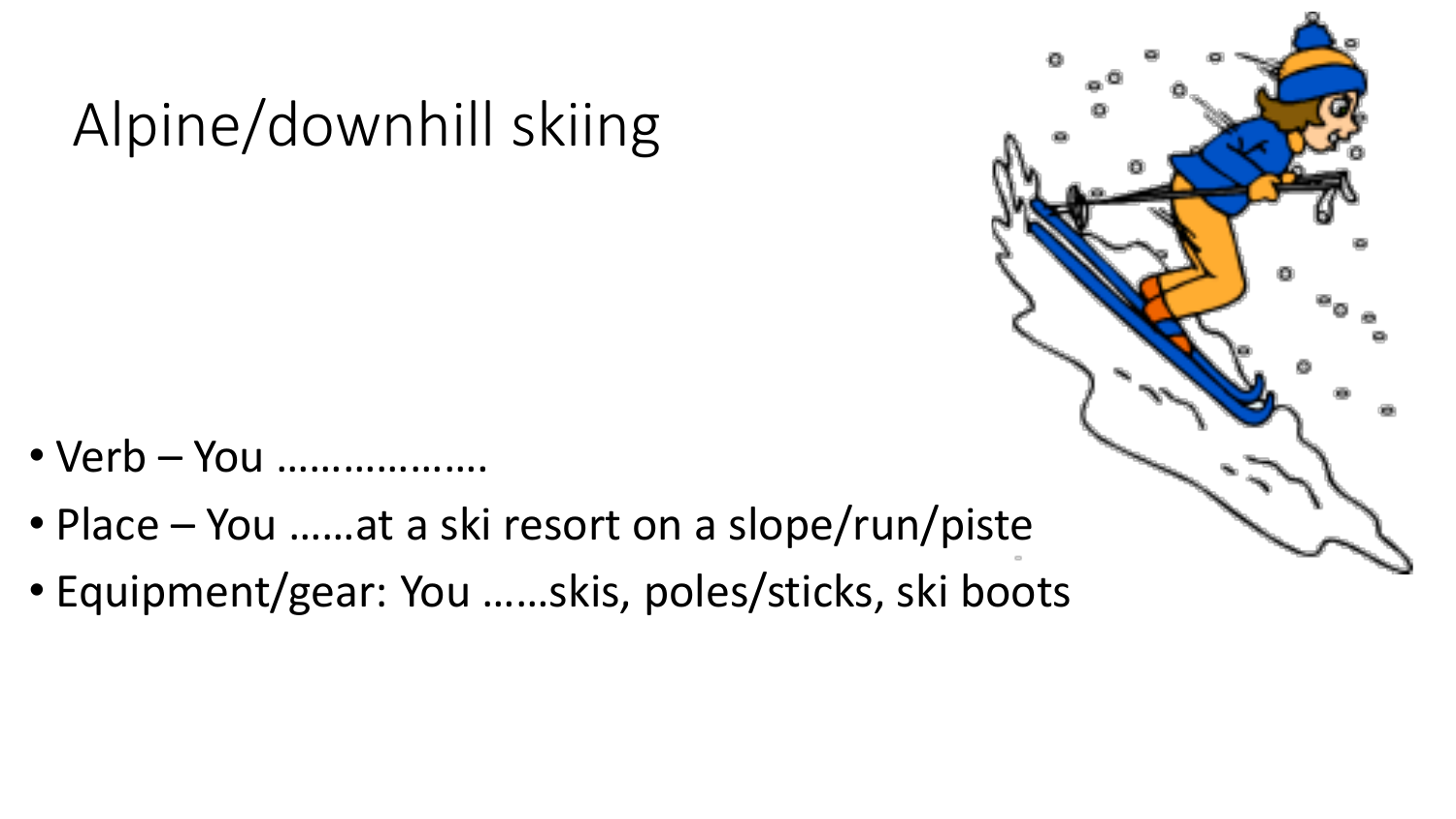

#### Cross-country skiing

- Verb You ……………………
- Place You ……… in a cross country ski center/nordic center
- Equipment/gear: You ……cross country skis, poles/stick, boots